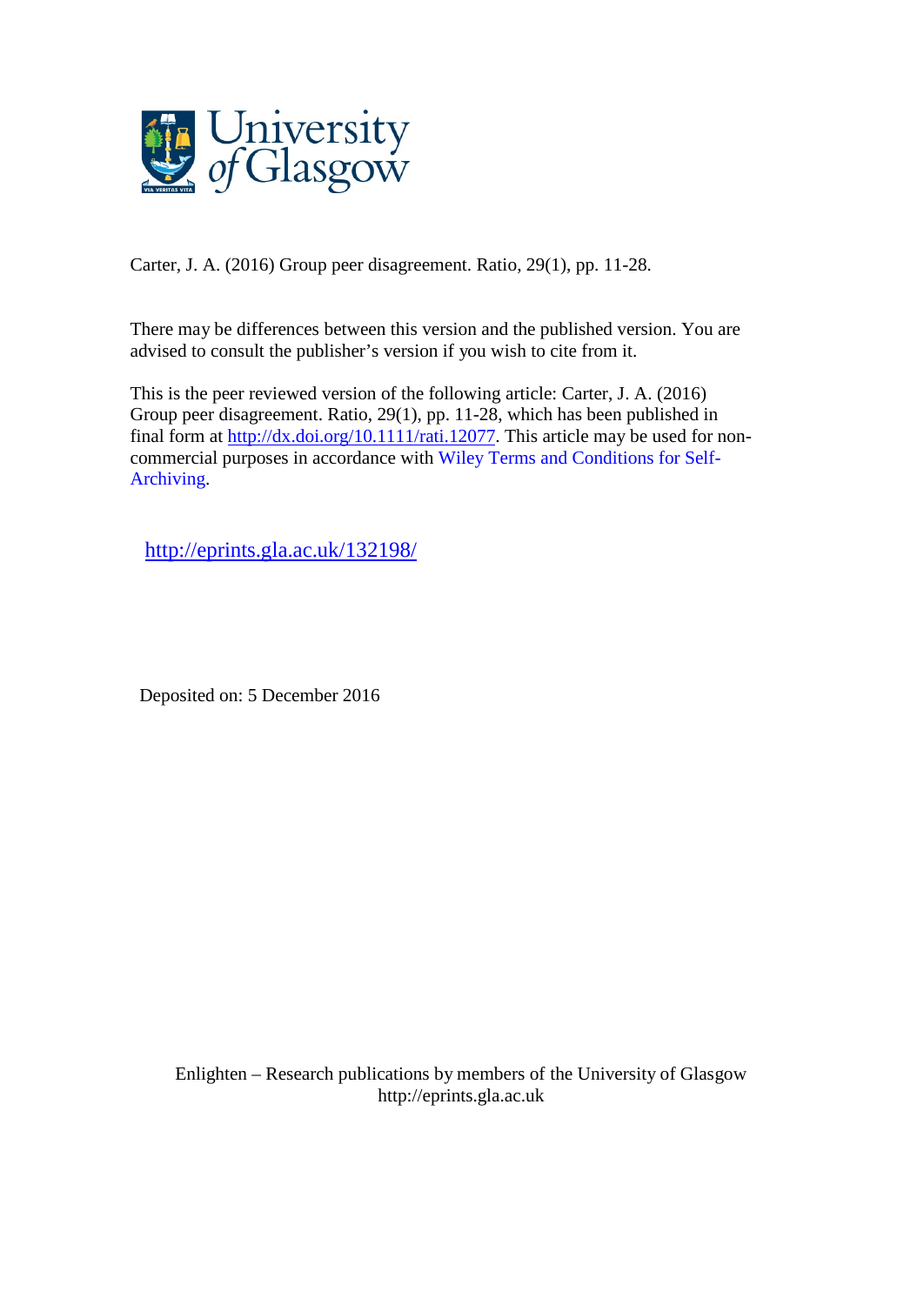#### [Forthcoming in *Ratio*]

## GROUP PEER DISAGREEMENT

#### *J. Adam Carter*

*Abstract*. A popular view in mainstream social epistemology maintains that, in the face of a revealed *peer disagreement* over *p*, neither party should remain just as confident *vis-a-vis p* as she initially was. This 'conciliatory' insight has been defended with regard to *individual* epistemic peers. However, to the extent that (non-summativist) *groups* are candidates for group knowledge and beliefs, we should expect groups (no less than individuals) to be in the market for disagreements. The aim here will be to carve out and explore an extension of the conciliatory insight from individual peer disagreement to *group peer disagreement*; in doing so, I'll raise and address three key problems that face any plausible defence of such a constraint.

Suppose that you believe that *p*, and–as you just now find out–I believe not-*p*; prior to our disagreement, we each reckoned the other to be equally likely to be right about whether *p–viz*., we took each other to be *epistemic peers* on the matter<sup>1</sup>. A widespread thought in recent social epistemology is that: at least in some circumstances like the one just described, a requirement of epistemic rationality is that both parties revise their respective  $p$ -beliefs in some fashion<sup>2</sup>. Call this the *conciliatory insight*.

*Conciliatory insight* In a revealed peer disagreement over  $p$ , each individual should give at least some weight to her peer's attitude such that neither is justified in staying exactly as confident as she initially was regarding whether  $p^3$ .

 

3 I take this characterisation from Ballantyne & Coffman, 'Conciliationism and Uniqueness', *Australasian Journal of Philosophy*, 90(4) (2012), pp. 657-670.

<sup>1</sup> Epistemic peerhood is typically thought to involve both a cognitive and an evidential condition; as Lackey puts it, say someone is your epistemic peer, vis-a-vis *p* (or, more carefully: vis-a-vis the matter of whether *p*) just when (roughly) that individual and you are on a cognitive and evidential par, as your cognitive abilities and evidence bear on the matter of whether *p*. See here Jennifer Lackey, 'A justificationist view of disagreement's epistemic significance', In *Proceedings of the XXII World Congress of Philosophy*, 53 (2008), pp. 145-154). *Cf*. Earl Conee, 'Peerage', *Episteme* 6, (2009), pp. 313-323.

<sup>2</sup> For some representative defences of this kind of position, see Adam Elga, 'Reflection and disagreement', *Nous*, 41(3) (2007), pp. 478-502; David Christensen, 'Epistemology of Disagreement: The Good News', *The Philosophical Review*, 116 (2007), pp. 187-217; and Richard Feldman, 'Reasonable religious disagreements', In Louise Antony (ed.), *Philosophers Without Gods: Meditations on Atheism and the Secular*, Oxford University Press (2007), pp. 194-214. *Cf.* Tom Kelly, 'The Epistemic Significance of Disagreement', *Oxford Studies in Epistemology*, 1, (2005), pp. 167-196 and Peter van Inwagen, 'It Is Wrong, Everywhere, Always, for Anyone, to Believe Anything upon Insufficient Evidence', In Jeff Jordan & Daniel Howard-Snyder (eds.), *Faith, Freedom and Rationality*. Savage, Maryland: Rowman and Littlefield (1996), pp. 137-154, for notable opposition.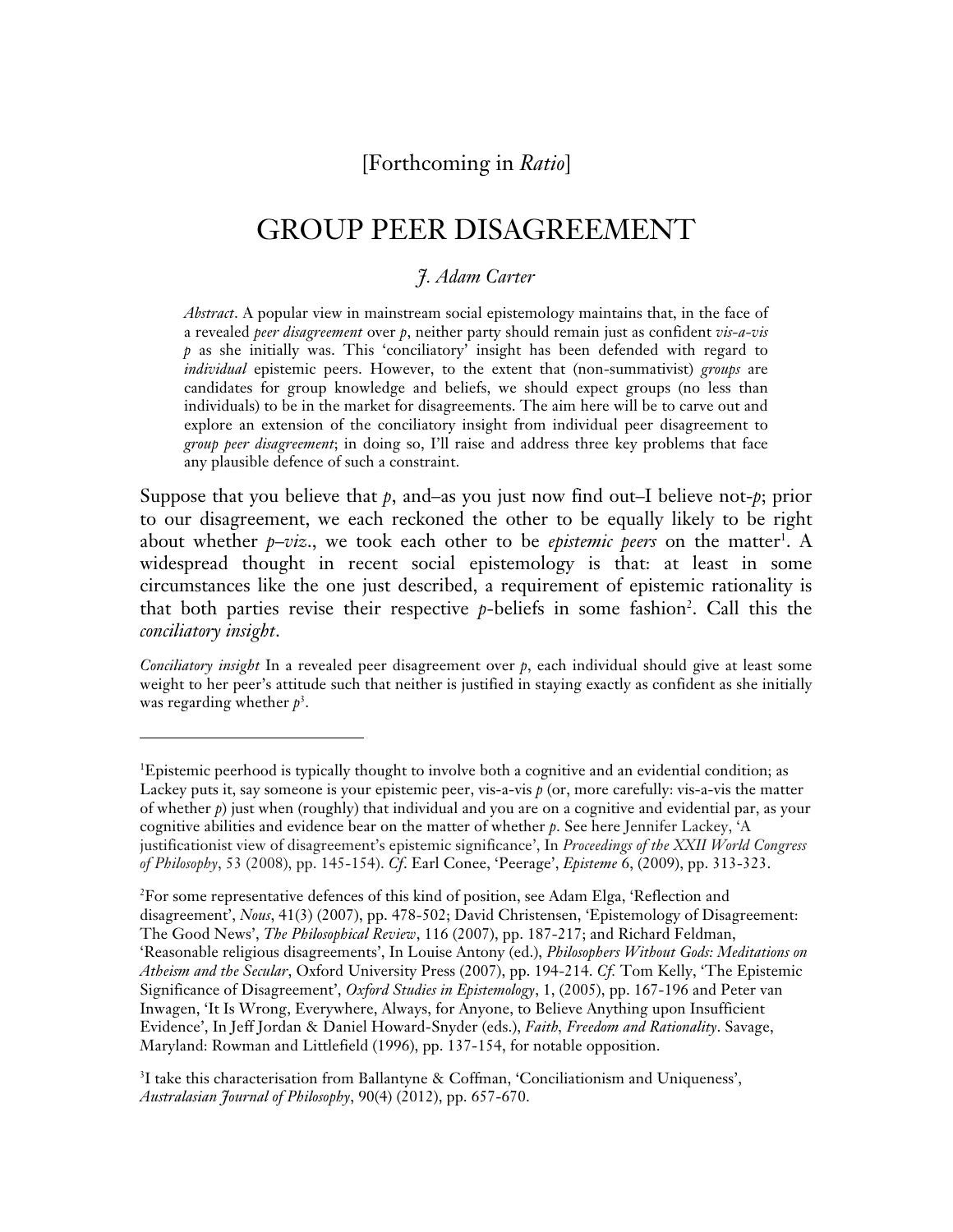The conciliatory insight has been motivated exclusively at the individual level–as a rational constraint on individual epistemic subjects. Can we make sense of the conciliatory insight at the group level? There's no obvious barrier to doing so on a simple *summativist* conception of a group, according to which the attribution to a group of an epistemic state is just shorthand for an attribution to a majority of individuals an epistemic state. On the simple summativist proposal, we might firstly define epistemic peers summatively by saying that Group A and Group B are epistemic peer groups just in case enough individuals in group A are peers with enough individuals in group B. The conciliatory insight, applied to a summativist conception of group disagreement, reduces to the thought that the individuals in group A who recognise peer disagreement among individuals in B should revise their p-beliefs. Notice, though, that construed this way, the conciliatory insight remains ultimately a rational mandate on individuals.

But as Jennifer Lackey<sup>4</sup> has remarked, 'A fairly common view in current work in collective epistemology is that groups can have knowledge that not a single one of its members possesses<sup>35</sup>. Consider, for instance–and following here Hutchins<sup>36</sup> classic example–of the crew of a ship navigating its way to port; different crew are responsible for charting different landmarks<sup>7</sup>. As Lackey puts it:

In such a case, the ship's behavior as it safely travels into the port is clearly wellinformed and deliberate, leading to the conclusion that there is collective knowledge present. More precisely, it is said that the crew as a whole knows, for instance, that

<sup>6</sup> Edwin Hutchins, *Cognition in the Wild.*

<sup>4</sup> Jennifer Lackey, Socially Extended Knowledge', forthcoming in *Philosophical Issues*, special issue on *Extended Knowledge*, eds. Carter, J.A., Kallestrup, J., Palermos, O. and Pritchard, D. (2014), p. 1.

<sup>5</sup> Note that Lackey herself does not positively espouse Hutchins' non-summativist insight with respect to group knowledge. For some notable proponents of the non-summativist insight, see here, along with Edwin Hutchins, *Cognition in the Wild*, (Cambridge, MIT Press, 1995); Ronald Giere, 'Discussion Note: Distributed Cognition in Epistemic Cultures', *Philosophy of Science*, 69, (2002), pp. 637-644; Karin Knorr-Cetina, *Epistemic Cultures: How the Sciences Make Knowledge*, (Harvard: Harvard University Press, 1999); Christine Halverson, *Inside the Cognitive Workplace: New Technology and Air Traffic Control* (Doctoral dissertation, University of California, San Diego, 1995); Margaret Gilbert, 'Belief and Acceptance as Features of Groups', *Protosociology*, 16 (2002), pp. 35-69; Margaret Gilbert, *Joint Commitment: How We Make the Social World*, (Oxford: Oxford University Press, 2013); Fred Stoutland, 'The Ontology of Social Agency', *Analyse & Kritik*, 30, (2008), pp. 533-551. Raimo Tuomela, *The Importance of Us: A Philosophical Study of Basic Social Notions*, (Stanford: Stanford University Press, 1995); and Deborah Tollefsen, 'Collective Epistemic Agency', *Southwest Philosophy Review*, 20, (2004), pp. 55-66.Thanks to an anonymous referee for suggesting clarification here.

<sup>7</sup> Cf. Minsky's (1988) remark that 'each brain contains hundreds of different types of machines, interconnected in specific ways which predestine that brain to become a large, diverse society of partially specialized agencies'.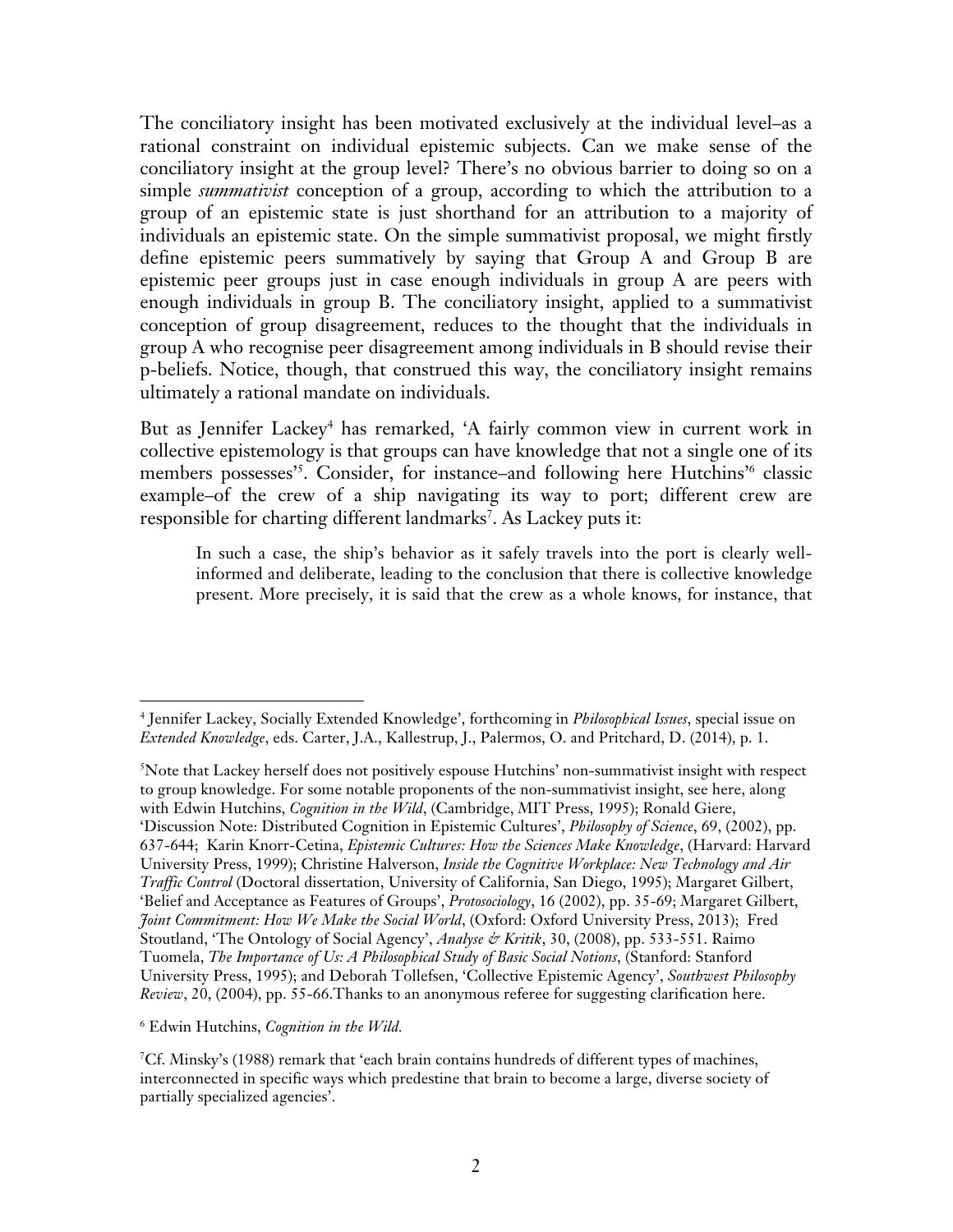they are traveling north at 12 miles per hour, or that the ship itself knows this, even though no single crew member does<sup>8</sup>.

Call the position here *group knowledge*.

 

*Group knowledge* A group, G, can know that *p* even when not a single member of G knows that *p*.

The kind of groups that are candidates for (non-summativist) group knowledge, in this sense, will not be *mere* collections of individuals (e.g. a crowd in New York's Rockefeller square); rather, the group's collective behaviour must be sufficiently integrated (e.g. expert panels, juries), and demarcated by a common aim<sup>9</sup>. Furthermore, such groups must generate *cognitive* outputs, in the form of representational states<sup>10</sup>.

It stands to reason that any system that generates cognitive outputs in the form of representational states can both represent correctly as well as misrepresent. Thus, the conditions that would make possible group knowledge make possible in equal measure group fallibility: where a group's cognitive output is *p*, even though not-*p* is the case. But given that the groups that can attain group knowledge are fallibile, *group knowledge* implies what we can call *group disagreement*:

*Group disagreement* For two groups,  $G_1$  and  $G_2$ , it is possible that  $G_1$  represents  $p$  and  $G_2$  not- $p$ .

Just as not all *individual* epistemic subjects are equally likely to get it right, the same goes for groups; in Hutchins' classic case of the ship crew, we can just as easily imagine a second ship crew of novices, less likely to navigate the ship to port. But sometimes, groups might be on a kind of epistemic par prior to a disagreement. Consider an idealised twist on Hutchins case:

DUELING SHIPS: Call the group constituting the ship crew on Hutchins' ship G1. Let G2 be an equally experienced and able crew, all of whom have received training at the same naval academy as the crew in G1. (Assume moreover that this is common knowledge). Suppose G1 and G2 are navigating their respective ships to the port; let p be a proposition that if  $G_1$  continues its course at 15 knots, with  $G_2$  continuing its course at 20 knots, G1 will collide with G2. G1, as a group, takes p to be false; G2, however, communicates to G1 G2's position that p is true.

10See here Christian List, 'Distributed Cognition: A Perspective from Social Choice Theory'.

<sup>8</sup> For a similar kind of case involving an airline cockpit, see Edwin Hutchins & Tove Klausen 'Distributed Cognition in an Airline Cockpit', *Cognition and Communication at Work*, (1996), pp. 15- 34. See also Eric Winsberg, Bryce Huebner, & Rebecca Kukla, 'Accountability and values in radically collaborative research', *Studies in History and Philosophy of Science Part A,* 46, (2014), pp. 16-23, for a case involving collective scientific collaboration.

<sup>9</sup> See here Gilbert, *Joint Commitment.* See also Christian List, 'Distributed Cognition: A Perspective from Social Choice Theory', in *Conferences on New Political Economy,* 25, (2008), pp. 285-308 and Christian List & Philip Pettit, 'Group Agency and Supervenience', *in Southern Journal of Philosophy*, 44, (2006), pp. 85-105, and Christian List & Philip Pettit 'Aggregating Sets of Judgements: An Impossibility Result,' *Economics and Philosophy* 18, (2002), pp. 89-110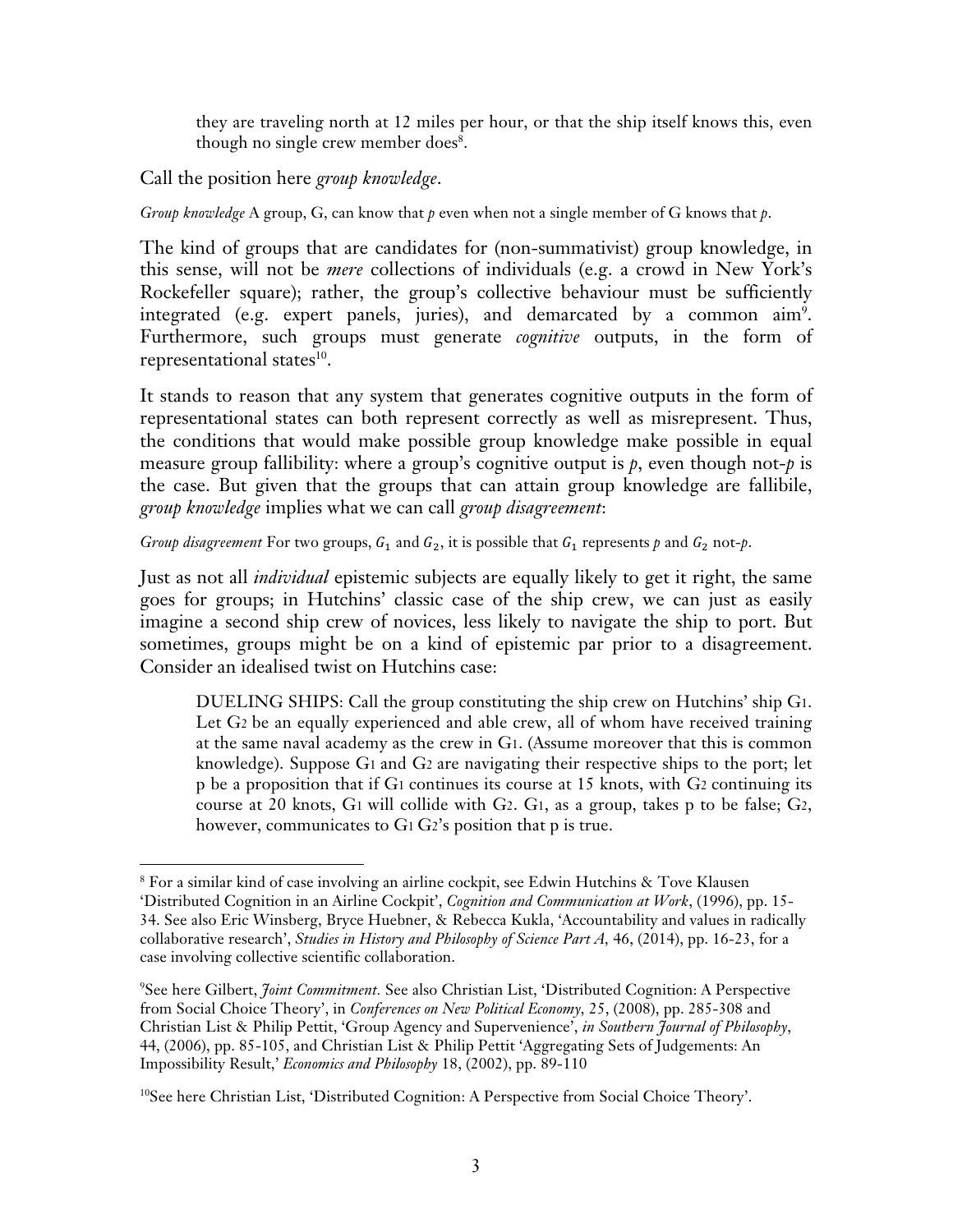Of course, given the significant *practical* stakes here, it's plausible that, purely for purposes of risk-aversion, both ships should (for instance) take immediate action to slow to a halt and wait for further information<sup>11</sup>. But the 'should' here is one of *practical* rationality. Abstracting away from what the best practical policy is in such a case, it is also appropriate to ask whether, from a purely epistemic point of view, it is permissible for  $G_1$  and  $G_2$  to continue (after the discovered disagreement) to maintain, to the same extent as before, their 'cognitive outputs' of *p* and not-*p*, respectively.

It seems plain enough that the considerations that motivate the conciliatory insight, at the individual level, motivate a similar stance at the collective level, when conflicting cognitive outputs are reached (and discovered) by recognised peer groups<sup>12</sup>. Thus, two views with notable support in social epistemology–the conciliatory insight, and the *group knowledge* thesis, seem to imply a kind of *group conciliatory insight:*

*(Group) Conciliatory Insight* In a revealed group-peer disagreement over *p*, each group should give at least some weight to the other (peer) group's position such that neither group is justified in staying exactly as confident as before regarding whether  $p^{13}$ .

As it turns out, though, the group conciliatory insight raises a nest of puzzles. For instance, in the DUELING SHIPS example, the group conciliatory insight mandates that each group revise its belief about whether *p*. But how exactly is this supposed to work? More specifically: what *must happpen* for this requirement to be met?

# Group Peerhood Disagreement: Three Problems

It should be emphasised that it would be puzzling at best if those who endorse the group knowledge thesis in collectivist epistemology are somehow preordained to avow an anti-conciliatory, 'steadfast' line in cases like DUELING SHIPS, where discovered peer-group disagreement is in place. But there is at least no problem in

 <sup>11</sup>Arguably, such a decision would be in alignment with what is called in health and environmental decision making, the *precautionary princpile*–according to which, when threats to certain damages are great, certain preventative actions (e.g. in this case, slowing the ship) are warranted *even if* the threat to the damage is not one for which evidence is conclusive. For an overview, see here Martin Peterson, 'Should the Precautionary Principle Guide our Actions or our Beliefs?' *Journal of Medical Ethics* 33, (2007), pp. 5-10.

 $12$ As an anonymous referee has helpfully pointed out, this suggestion presupposes a kind of epistemic agency for (non-summativist) groups which would be precluded by Bryce Huebner's recent homoncular functionalist account of group belief, as outlined in Bryce Huebner, *Macrocognition: A Theory of Distributed Minds and Collective Intentionality*, (Oxford: Oxford University Press, 2014).

 $13I$  take this characterization, with slight modification, from Ballantyne & Coffman, 'Conciliationism and Uniqueness'.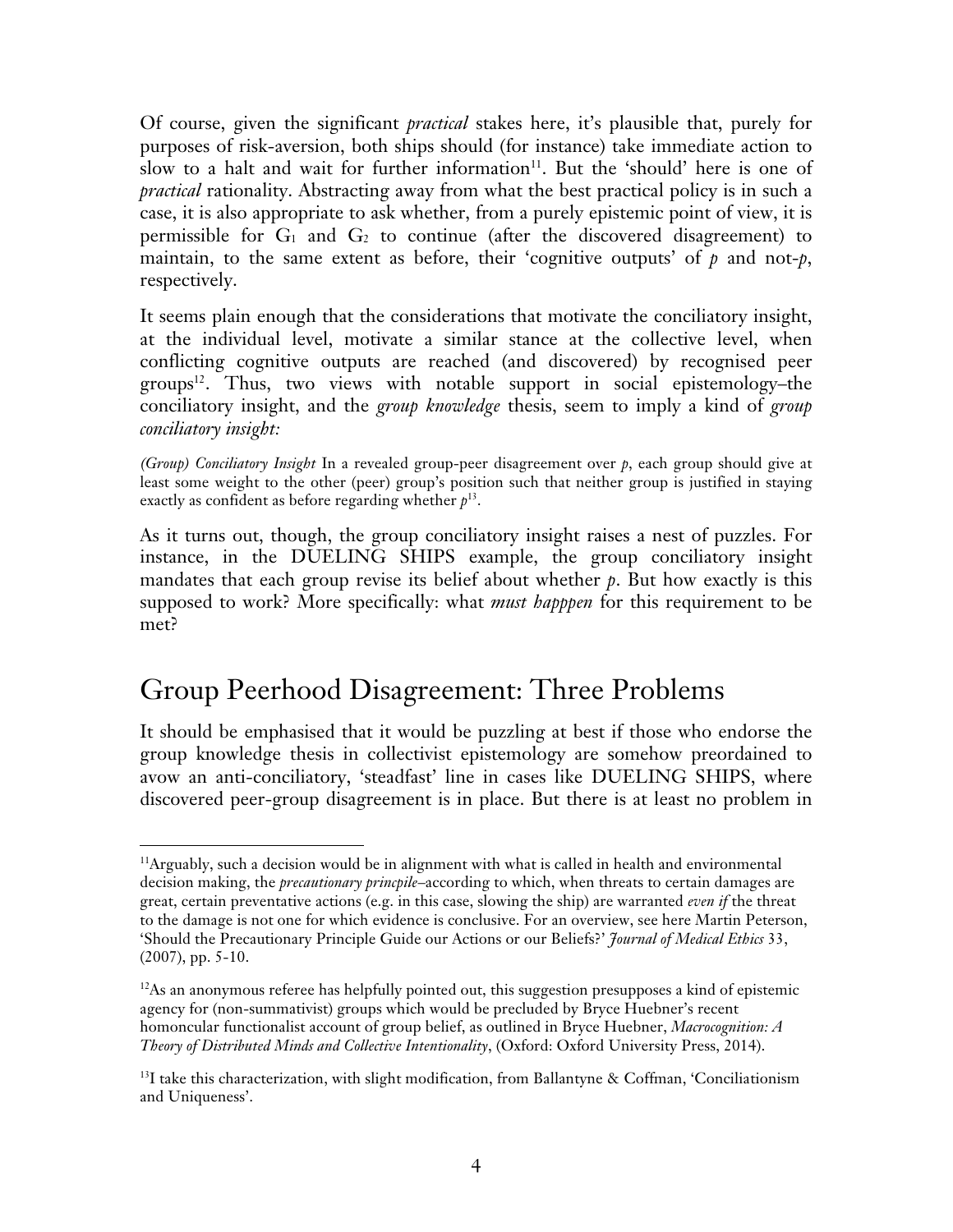making sense of what steadfastness, for groups, would *involve*–*viz.*, the status quo. Group conciliatorism, by contrast, is much more perplexing on this score. Let's turn now to three problems that pose *prima facie* hurdles to vindicating the group conciliation insight.

#### The Doxastic Problem

A hallmark of individualist epistemology is the claim that propositional knowledge entails both truth *and belief*, (along with further conditions to the effect that known beliefs must be justified, non-accidentally correct, etc.). Presumably, then, true cognitive outputs issued by groups, in order to be knowledge, must be beliefs $14$ . But the move from group knowledge to group belief is controversial. Hutchins' crew know that *p*; but does Hutchins' crew *believe* that *p*? As Hakli<sup>15</sup> remarks:

One reason for this may be that the word 'knowledge' seems less tied to being a mental state [than belief]. In everyday language use, it is sometimes said that there is knowledge in books or libraries, for example, even though there is no agent that has the knowledge...Consequently, it might be easier to literally attribute knowledge to groups than to literally attribute beliefs to groups.

The debate between *rejectionists* (e.g. Meijers<sup>16</sup>, Wray<sup>17</sup>, Hakli<sup>18</sup>) and what have been dubbed *believers*: (Gilbert<sup>19</sup>, Tollefsen<sup>20</sup>) centres around the issue of whether groups can have *bona fide* beliefs, or merely *acceptances*<sup>21</sup>. A problem for the group conciliatory insight materialises: if rejectionists are right, then regardless of whether the group knowledge thesis is correct, beliefs cannot be properly attributed to groups (in the non-summativist sense)<sup>22</sup>. Obviously, groups can revise beliefs only provided

<sup>17</sup> K. Brad Wray, 'Collective Belief and Acceptance', *Synthese*, 129, (2001), pp. 319-333.

<sup>18</sup> Hakli, 'On the Possibility of Group Knowledge without Belief'.

<sup>19</sup> Margaret Gilbert, 'Belief and Acceptance as Features of Groups', *Protosociology* 16, (2002), pp. 35-69.

<sup>20</sup> Tollefsen, 'Collective Epistemic Agency'.

 

<sup>21</sup>For a helpful overview of some of the characteristic distinctions, see Pascal Engel, 'Believing, Holding True, and Accepting', *Philosophical Explorations* 1, (1998), pp. 140-151.

<sup>22</sup>See Hakli, 'On the Possibility of Group Knowledge without Belief', for a rejectionist line on group knowledge to the effect that: group knowledge is justified, true acceptance. For an overview, see Kay Mathiesen, 'Introduction to Special Issue of Social Epistemology on Collective Knowledge and Collective Knowers', *Social Epistemology* 21, (2007), pp. 209-216.

<sup>&</sup>lt;sup>14</sup> For a recent challenge to mainstream thinking on this point, see Blake Myers-Schulz & Eric Schwitzgebel, 'Knowing that P without Believing that P', *Nous* 47, (2013), pp. 371-384.

<sup>15</sup> Raul Hakli, 'On the Possibility of Group Knowledge without Belief', *Social Epistemology*, 21, (2007), pp. 251.

<sup>16</sup> Anthonie Meijers, 'Believing and Accepting as a Group', in *Belief, Cognition and the Will*, ed. A. Meijers (Tilburg; Tilburg University Press, 1999), pp. 59-71.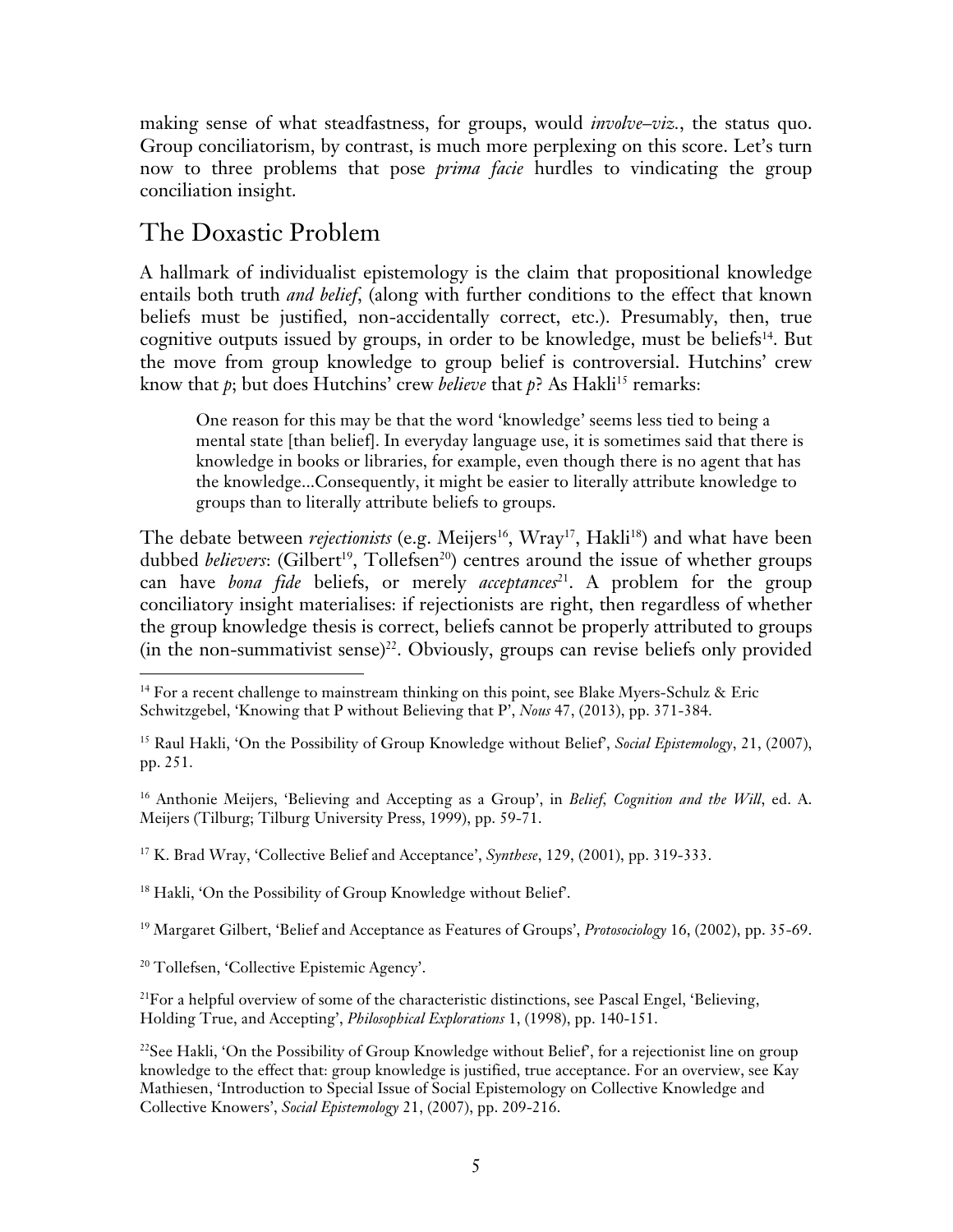that groups have beliefs to revise. Groups can't be rationally required to revise what they don't have<sup>23</sup>. Therefore, it looks like if rejectionists are right, the group conciliatory insight cannot be vindicated. Call this the *doxastic problem*.

## The Discharge Problem

Suppose, for the sake of argument, that the *doxastic problem* can be met and that groups can have beliefs no less than knowledge. A general normative problem arises, one that will crop up for any particular account of group belief<sup>24</sup>; the problem, in short, is how to make sense of a group obligation to undertake doxastic revision? More specifically, how can we make sense of how this rational obligation might be discharged from a group G to members? It's not obvious after all what the members of G are meant to do in order that G does not count as (and in violation of the group conciliatory insight) staying exactly as confident as before in its original cognitive output.

To bring this problem into sharp relief, it is helpful to consider a plausible constraint on any group action, which Lackey calls the, Group/Member Action Principle:

*Group/Member Action Principle (GMAP)* For every group, G, and act,  $\alpha$ , G performs  $\alpha$  only if at least one member of G performs some act or other that causally contributes to  $\alpha$ .<sup>25</sup>

What GMAP preserves, Lackey says, 'is that while group action *cannot occur independently of its members*, it can go beyond what any of them do individually<sup>26</sup> (*Ibid.*, 7).

What GMAP implies, thus, is that, in our DUELING SHIPS case,  $G_1$  can revise its belief that  $p$  only if at least one member of  $G_1$  performs some act that causally contributes to the group's collectively revising its belief. *But what would such an act be*? Of course, such a requirement borders on incoherence were we to suppose that  $G_1$  believes p, and  $G_2$  not-p, but that no *individual* in  $G_1$  is aware that  $G_2$ , as a group, believes not-*p*27. What this reveals is that a precondition for the kind of *recognised*

 $^{24}$ In §3 I take up a problem that arises more directly for the nature of group belief in terms of undertaking certain commitments.

<sup>25</sup> Lackey, 'Socially Extended Knowledge', p. 7. For a similar statement, see Pekka Makela and Raimo Tuomela 'Group Action and Group Responsibility', *Protosociology*, 16 (2002), p. 198.

<sup>26</sup>My italics.

 

 $^{27}$ To be clear, I am not suggesting that it is incoherent that group members not be aware when group disagreements are in place. It is after all not incoherent that an individual be a member of a group that believes p, even though the individual is not aware that the group believes p (e.g. see Huebner (2014)). Rather, the point is the following: If GMAP is correct, then  $G_1$  can revise its belief that  $p$  only if at least one member of  $G_1$  performs some act that causally contributes to the group's collectively revising its belief. Now, what I suggest is borderlines on incoherence is that this rational requirement be in

 $^{23}$ For a discussion of the platitude that ought implies can, extended to groups and group abilities, see Holly Lawford-Smith, 'The Feasibility of Collectives' Actions', *Australasian Journal of Philosophy*, 90, (2012), p. 453.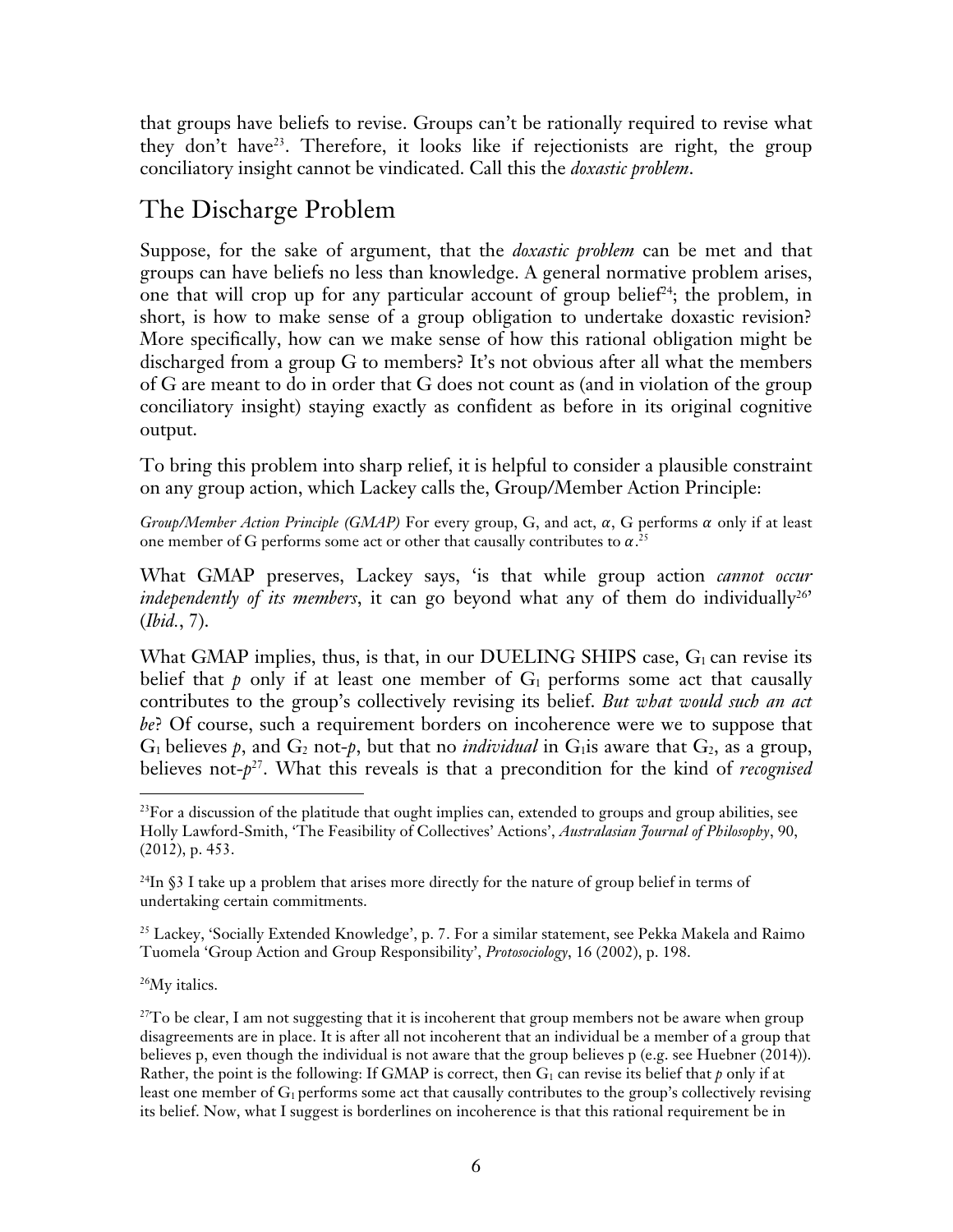group peer disagreement that–by reference to the conciliatory insight–would motivate doxastic revision, is the following: that the relevant peer disagreement be recognised by at least one individual in the group<sup>28</sup>.

Suppose this condition is satisfied. Even so, with reference to GMAP, a kind of discharge problem raises its head: what can any individual be *obligated* to do to causally contribute to the group's revising its belief? Suppose Stan is a member of Hutchins' crew, and Stan is aware both that his crew– $G_1$  collectively believe  $p$ , and further, that  $G_2$  (a recognised peer group) believes not- $p$ . What, with reference to the group conciliatory insight, is Stan's obligation? We might be tempted to say that his obligation is to act so as to revise  $G_1$ 's collective belief that  $p$ . The background rationale might be that: ought distributes over conjunction in such a way that: if  $G_1$ has an obligation to  $\phi$ , then so does each of its members.

A moment's reflection shows that Stan's obligation can't be accounted for in this way. Just suppose, to borrow a simple example from Lawford-Smith<sup>29</sup> that A, B, C and D are four equal-partner employees of a moving company–ABCD Moving–and that, while they are working a job, they accidentally drop a piano so that a child is trapped. ABCD Moving has an obligation to remove the piano. But if the ought binding the group distributes over the conjunction of its members such that A thereby has an obligation to remove the piano, then a simple problem quickly emerges<sup>30</sup>: just suppose that A cannot lift the piano alone, and B, C, and D do not help. A cannot then be obligated to move the piano<sup>31</sup>.

What this means, though, is that if Stan's obligation–as circumscribed by the group conciliatory insight–is to revise  $G_1$ 's belief that p, it *can't be simply* because (as the group conciliatory insight insists)  $G_1$  has this obligation.

This point, to be clear, does not entail either that the group conciliatory insight is false nor that ought doesn't distribute over conjunction. (After all, ought might

<u> 1989 - Andrea Santa Andrea Andrea Andrea Andrea Andrea Andrea Andrea Andrea Andrea Andrea Andrea Andrea Andr</u>

 $28$ Thus, there is no meaningful sense in which the recognition requirement undergirding the rational requirement of belief revision will be satisfied in a situation where the individuals of a group are not aware what the group's cognitive output is. See here, for instance, Huebner, *Macrocognition.*

<sup>29</sup> Lawford-Smith, 'The Feasibility of Collectives' Actions'.

<sup>30</sup> *Cf*. Frank Jackson & Robert Pargetter, 'Oughts, Options, and Actualism', *The Philosophical Review* 95, (1986), pp. 233-255.

place for  $G_1$  even in a situation where no individual in  $G_1$  is at least aware of the group belief disagreement. This is, in effect, a point in line with 'ought implies can'. The same suggestion holds at the individual level, in that, the epistemological question of what is rationally required in the face of peer disagreement is always a question about *revealed* or *recognised* peer disagreements. Thanks to an anonymous referee for requesting clarification on this point.

<sup>31</sup> See Lawford-Smith, 'The Feasibility of Collectives' Actions', p. 456. For an earlier presentation of this case, see RaimoTuomela & Kaarlo Miller 'We-intentions', *Philosophical Studies* 53 (1988), pp. 367-389.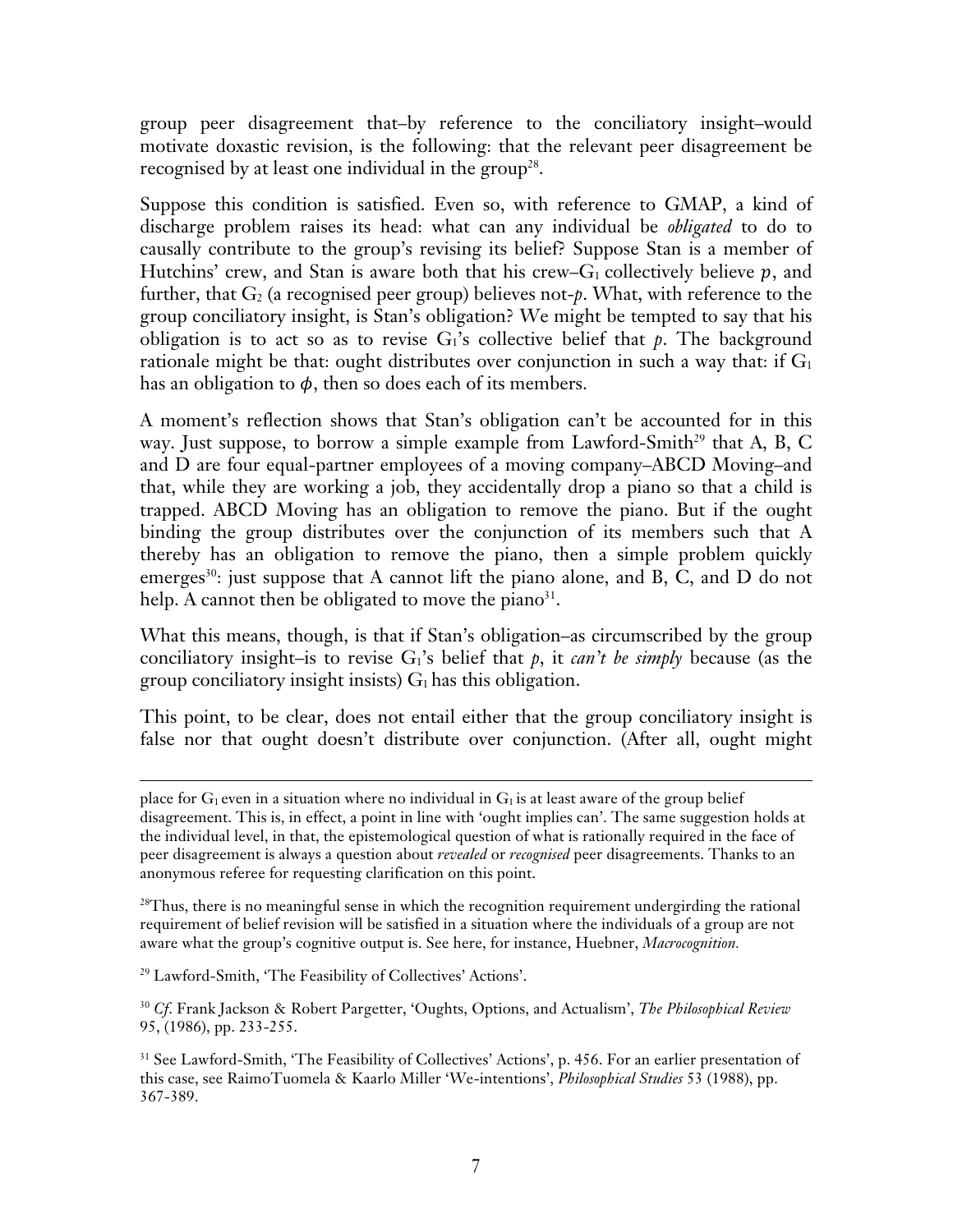distribute over conjunction in ways other than the simple way just considered). Rather, and put carefully, the point is that whatever it is that Stan is (by reference to the group conciliatory insight) rationally obligated to do, it isn't something that can be explained so simply as to say that Stan is obligated to revise  $G_1$ 's collective belief that *p*. Some further sophistication is thus needed to account for how rational obligation for  $G_1$  to revise its belief that  $p$  might be discharged to its members. Call this the *discharge problem*.

#### The Problem of Normative Conflict

 

Let's suppose that the discharge problem is addressed, such that Stan has some obligation O, and that he has O in virtue of  $G_1$ 's obligation to revise its belief that p. By GMAP, Stan's performing O must causally contribute to  $G_1$  revising its belief. We might initially suppose that O is the obligation to inform the other crew members that  $G_2$  believes not- $p$ . But this obligation is too weakly construed. To see why, simply imagine a modified case where each member of  $G_1$  is like Stan in so far as each member in  $G_1$  learns that  $G_2$  believes not-p. If Stan's obligation, *qua* member of  $G_1$ , is *merely* to inform the others that  $G_2$  believes not-p, then consider that the other members of  $G_1$ ,  $M_1...M_n$ , will also have discharged their respective obligations simply by *telling* other  $G_1$  members that  $G_2$  believes not- $p$ . But it obviously doesn't follow from all members  $M_1...M_n$  in  $G_1$  being *aware* that  $G_2$  believes not-*p* that  $G_1$ has–through  $M_1...M_n$ 's awareness–satisfied its conciliatory obligation to no longer maintain its belief to the same extent. It would remain an open question whether, after such awareness,  $G_1$  then actually counts as revising its belief that  $p^{32}$ .

Thus, whatever obligation individuals in  $G_1$  have in virtue of  $G_1$ as a group being rationally required to revise its  $p$ -belief, the obligation is stronger than merely reporting to others in the group *that*  $G_2$ 's belief is in conflict with  $G_1$ 's belief. In order to (as per GMAP) *causally contribute* to G<sub>1</sub>'s revising its belief, then, Stan must perform some action that is a part of a causal chain that results not *just* in the members of  $G_1$  appreciating *that*  $G_1$ 's group belief conflicts with  $G_2$ 's group beliefbut rather, Stan must perform some action that is part of a causal chain that results in  $G_1$  no longer holding p to the same extent as before.

Plausibly, such an action will at least involve the following: encouraging the other members of the crew to act in ways that will jointly cause  $G_1$  to revise, groupally, its previous doxastic position  $\vec{v}$  *vis-a-vis*  $\vec{p}$ , even if just by degree<sup>33</sup>.

 $32$ Compare: in the individual case, one issue is whether peer disagreement is revealed. Another is whether each party to the revealed peer disagreement revises her belief in the face of the revelation. The revelation is not itself a kind of revision.

<sup>&</sup>lt;sup>33</sup>See Elga, 'Reflection and disagreement', for a proposal according to which the rational stance to take is to split the difference. Feldman, 'Reasonable religious disagreements', by contrast recommends agnosticism with respect to *p*.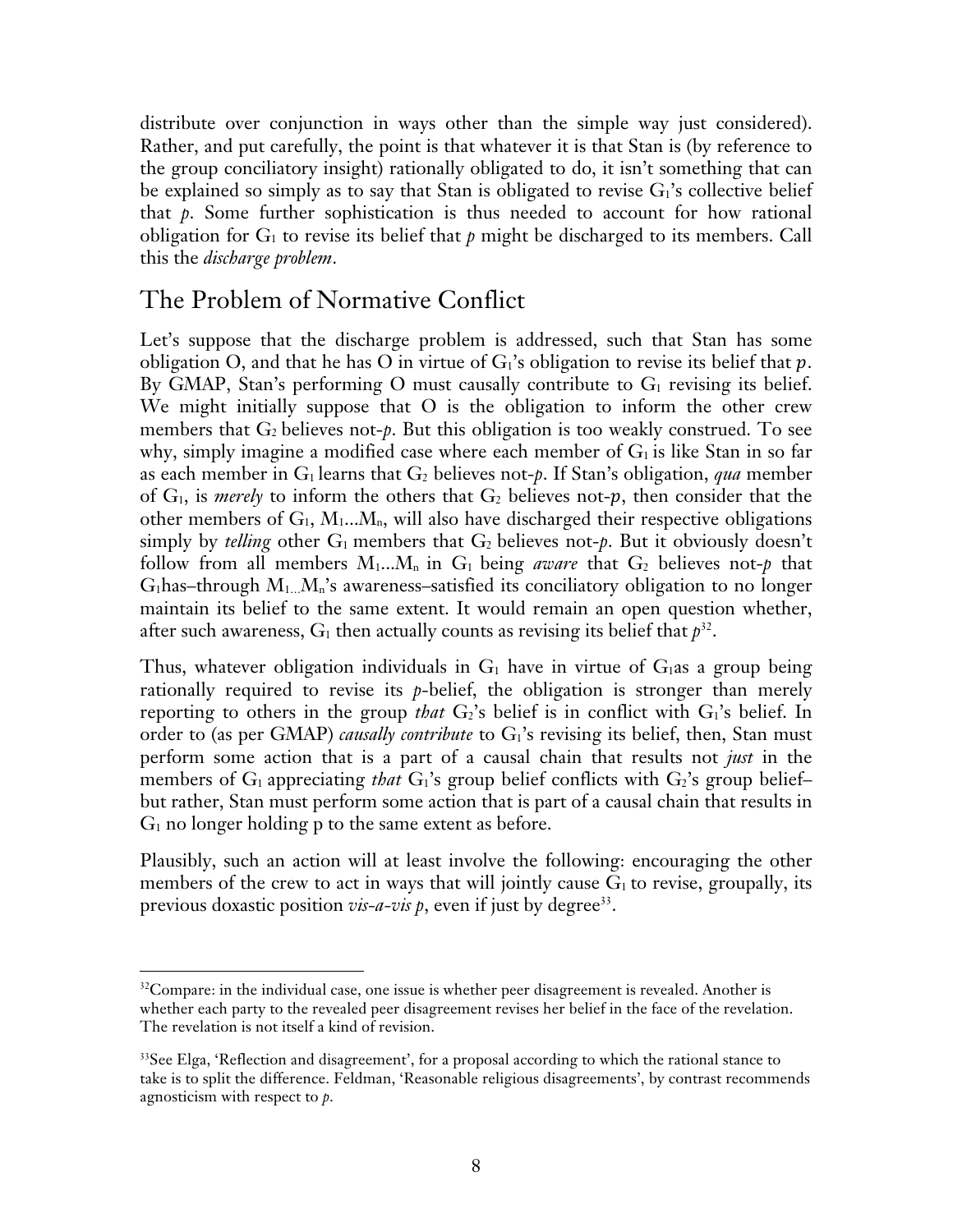But here a problem of normative conflict emerges. The obligation just outlined–to act in ways that will cause members of  $G_1$  to jointly act so as to revise  $G_1$ 's previous doxastic position *vis-a-vis p*, seems to directly conflict with an independent obligation that each member of  $G_1$ has in virtue of being a member of a group that collectively believes *p*.

To appreciate this point, consider here Gilbert's classic 'plural subject' account of group belief<sup>34</sup>, according to which a group belief is formed when the members jointly accept a view<sup>35</sup>. Joint acceptance is then understood as a kind of *conditional commitment*: when group members conditionally commit to accept that *p*, each is committed to accepting that  $p$  provided the others  $do<sup>36</sup>$ .

So, what is one committing to when committing to accept that p provided others do? Gilbert says:

One who participates in joint acceptance of p thereby accepts an obligation to do what he can to bring it about that any joint endeavors... among the members of G be conducted on the assumption that p is true. He is entitled to expect others' support in bringing this about...if one does believe something that is inconsistent with p, one is required at least not to express that belief baldly<sup>37</sup>. (Gilbert 1989, pp. 306-7)

In short, a group believes that *p* only if its members act as if *p*; and in being a part of a group that believes that *p*, one is obligated to act as if *p*, and the obligation to act as if  $p$  includes an obligation to suppress one's doubts vis-a-vis  $p^{38}$ .

This suppression requirement of course looks to be in stark tension with the thought that the group conciliatory insight could ever be satisfied<sup>39</sup>; after all, how can (for

<sup>&</sup>lt;sup>34</sup> E.g. Gilbert, 'Belief and Acceptance as Features of Groups'. Note that Gilbert has moved toward an exclusively 'joint commitment approach', and no longer relies on the language of 'plural subject'. Thanks to an anonymous referee for raising this point.

<sup>&</sup>lt;sup>35</sup>Note that the problem of normative conflict sketched in this section is specific to joint commitment accounts of group belief. Accounts of group belief that do not rely on a joint commitment condition (as Gilbert does) do not face this particular problem. Thanks to an anonymous referee for suggesting clarification here.

<sup>36</sup>See Gilbert (1996, 204-05; cf. Gilbert (2013)); see also here for a helpful overview Mathiesen (2006, 168). Note that joint commitments are fundamentally group, not individual, commitments.

 $37$  My italics. Much of this passage is quoted also in Lackey (2012).

<sup>&</sup>lt;sup>38</sup>Cf. Mathiesen 2006 for resistence on this point, by appealing to group epistemic obligations. I am sympathetic to Mathiesen's argument and will be challenging the simple suppression interpretation of Gilbert's requirement in §3.

 $39$ At this point, the following point could be raised: why not simply abandon the suppression requirement? After all, as this line of thought goes, the tension in question evaporates if we can simply reject out of hand Gilbert's suppression requirement. This move, however, cannot be pursued so easily. Something very much like the suppression requirement is going to naturally fall out of any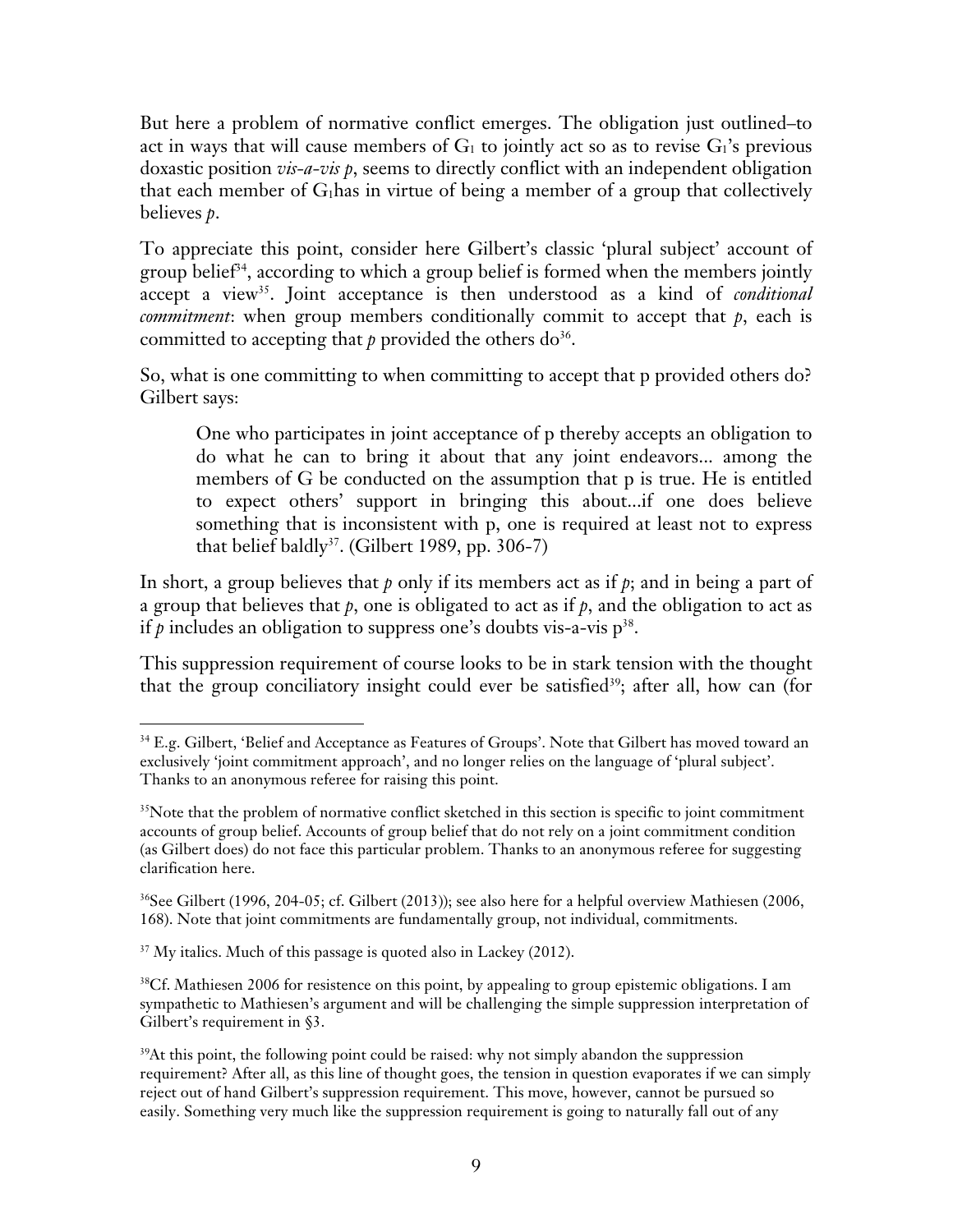instance) Stan *(ala GMAP)* causally contribute to bringing the members of  $G_1$  to revise their belief that *p* if Stan is obligated, qua part of a group that believes that *p*, to suppress his doubts about *p*?

One might try to find a way out of this jam by exploiting a loophole Gilbert (2004, 104) offers–whereby one is allowed to express one's doubts about the veracity of the group belief in a 'personal' capacity, provided this expression is not *as* a member of the group<sup>40</sup>. But, it's hard to see exactly what kinds of expressions of doubts (with reference to this loophole) will remain permissible. Mathiesen (2006, 169) nicely captures the worry:

Does it mean that the member must make clear that she recognizes that what she is about to say is not the official group view, but nevertheless she intends to question that view and intends that the others engage with her on this topic as group members? Or does it mean that the member must make clear that she is merely expressing a 'personal belief', which neither she nor the other members of the group should see as part of the group belief forming and revising process?

One thing should be clear: any attempt for Stan to discharge his obligation (via the group conciliatory insight) by acting to causally contribute to  $G_1$ 's revising its collective belief that *p*, can't (with reference to Stan's commitment and corresponding obligation to accepting that *p*) be *via* the expression of doubts as a member of the group, but only as personal doubts (whatever this would mean).

But now an even deeper conflict appears: it seems that it is specifically in virtue of Stan's membership in a group that believes p that (by the group conciliatory insight) he is obligated to act to cause the group to jointly revise its belief that *p*. But this obligation is an obligation Stan has because he is member of the group–and so his expressions of doubt and actions that would causally contribute to  $G_1$ 's joint revision of its belief that  $p$  cannot be merely personal. They are, by the group conciliatory insight, precisely his obligations as a member of the group.

construal of non-summativist group belief as conditional commitment; without individuals in a group committed to acting as if  $p$ , it's not clear how the group can be said to believe that  $p$ . I do not think the problem turns out to be intractable, as will be suggested in the positive proposal I sketch in the §3.2. Nonetheless, that something like suppression seems to fall out of the kind of conditional acceptance to act as if  $p$  is true that is an element of group belief, it suffices for the present purposes to see that avoiding the tension is not so easy as simply dropping the suppression requirement. Thanks to Jennifer Lackey for helpful suggestions for clarification on this point.

<u> 1989 - Andrea San Andrew Maria (h. 1989).</u><br>1900 - Andrew Maria (h. 1980).

 $40I$  should admit, however, that I do not here have a principled explanation of what features of acting as if p are relevant to not undermining joint commitment. In particular, the philosophical problem is: what features of of acting as if p are relevant to undermining joint commitment, and *why?* In Hutchins' case, for instance, it seems clear enough that blowing a signalling horn that all crew recognise would be blown only if p is false, is an instance of not acting as if p, in a way that would be relevant to undermining joint commitment. But cases of, for instance, flipping a switch, become more complicated. I do not at present have worked out principled conditions here, though I think any such principled account would need to be informed by context-relevant details of cases. Thanks to an anonymous referee for raising this issue.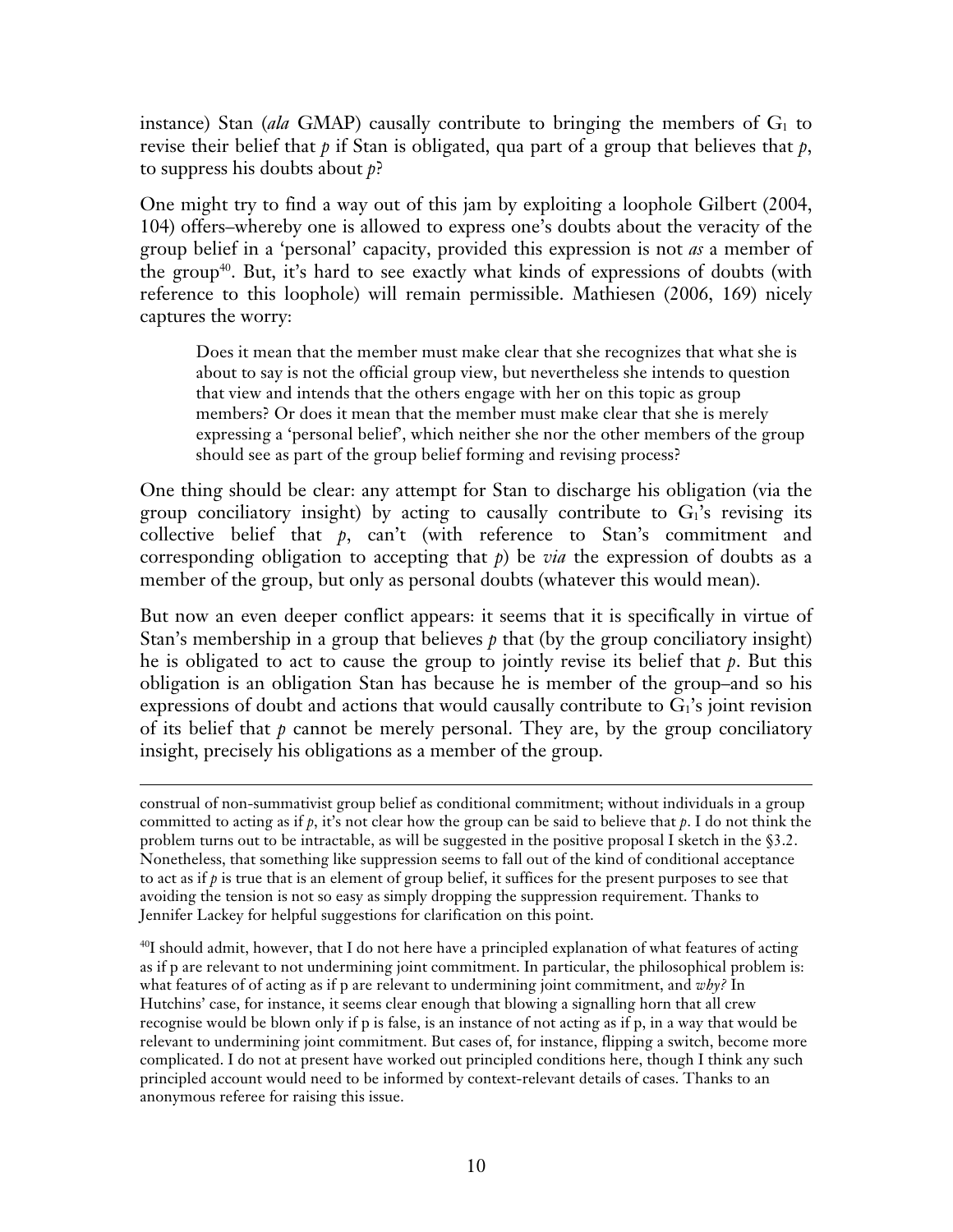# Group Peer Disagreement and the Conciliatory Insight Revisited

### An Awkward Result

The *doxastic problem*, the *discharge problem* and the *problem of normative conflict*, taken together, spell trouble for the prospects of extending the conciliatory insight from individual peer disagreements to group peer disagreements.

Does this mean that the group conciliatory insight should be rejected? It does seem that way. But what is the alternative? As Tom Kelly, points out, there are actually a spectrum of positions that can be endorsed by one who rejects the conciliatory position<sup>41</sup>. One alternative incompatible with the group conciliatory insight is what we can call *Moderate Group Steadfastness*, a position that denies the conciliatory claim that the fact of revealed peer disagreement always rationally requires some level of belief revision.

*Moderate (Group) Steadfastness* In at least some cases of revealed group peer disagreement over *p*, it can be reasonable to stick to one's guns; in other cases, some non-negligible belief revision is required.

The 'non-negligible' belief revision that is rationally required by moderate steadfastness views can be considerably less demanding than, for instance, Elga's equal weight position. But moderate steadfast views will insist that in some cases of revealed peer disagreement, at least *some* weight must be given to the peer's position.

Awkwardly, it looks like the three problems outlined in §2 will raise problems not only for the group conciliatory insight, but also, for *moderate group steadfastness*, in so far as the moderate position allows that there are at least some instances in which group peer disagreement will rationally require some (non-negligible) group doxastic revision. But this means that if we reject the group conciliatory insight on the basis of the reasons outlined in §2, then what we are left with is not a moderate group steadfastness, but rather, with a stronger position which we can call *strong group steadfastness*.

*Strong (Group) Steadfastness* In all cases of revealed group peer disagreement over *p*, it is reasonable to stick to one's guns–such that it is not unreasonable for both parties to remain as confident as they initially were regarding whether *p*

Not even the most ardent critics of the conciliatory view, at the individual level, want to take on board the strong steadfast view that insists it is always rationally permissible for both parties to hold their guns in all circumstances of revealed group peer disagreement.

 41See here Thomas Kelly, 'Peer Disagreement and Higher Order Evidence', in Richard Feldman and Ted Warfield (eds.), *Disagreement* (Oxford: OUP, 2010), §1.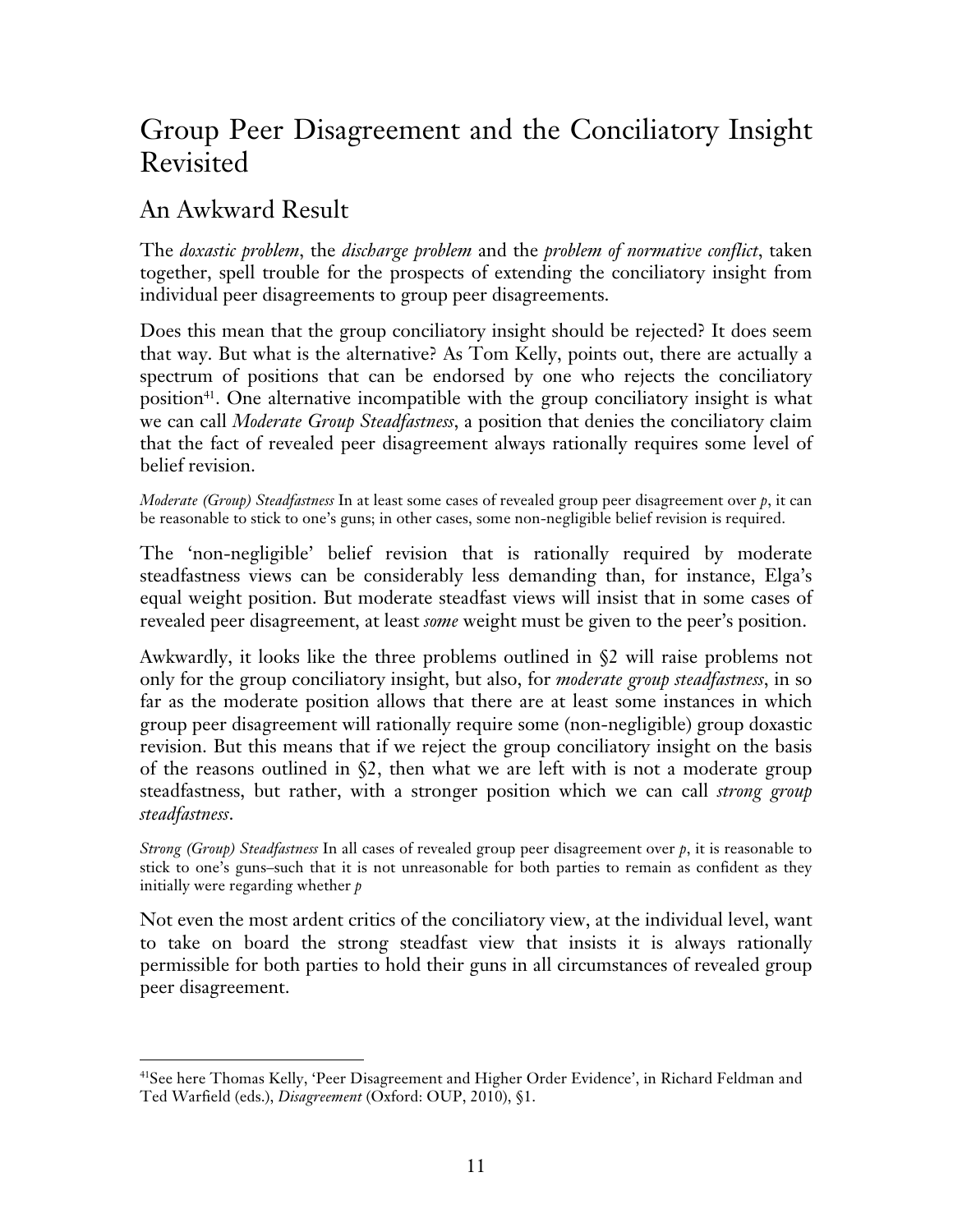Strong Group Steadfastness is thus an unwelcome consequence. But we either attempt to find *some way* to make sense of the requirement that groups rationally revise their beliefs in the face of group peer disagreement (despite the worries raised in §2) or accept the implausibly strong group steadfastness position. The former approach looks more promising.

### Action, Risk and Representation

While it's evident that the *doxastic problem*, the *discharge problem* and the *problem of normative conflict* will significantly constrict how it is that we might compellingly spell out how the group conciliatory insight could be respected, in practice, it's no less evident that the strong group steadfastness alternative simply won't work in theory. In this section, I want to sketch what I think is a potential way out of this impasse–a limited defence of a way to hold on to group conciliationism in light of the problems advanced.

To this end, consider first the doxastic problem. The doxastic problem in short says that groups don't have the sort of thing that can be revised–beliefs; rejectionists offer a number of reasons for thinking that groups have acceptances rather than beliefs<sup>42</sup>; thus, it looks like the group conciliationism can be vindicated only if one is prepared to enter the debate between rejectionists and believers *vis-a-vis* group belief and demonstrate that rejectionists are wrong and believers are right.

But I think there is a sensible way to defend group conciliationism without this dialectical burden. The doxastic problem is a problem, after all, for group conciliationism only if we accept *ex ante* a certain picture about what doxastic revision would involve. This picture says that beliefs can be revised (perhaps, by lowering credences) and acceptances cannot.

However, there's room to resist things at this point. Consider here  $Preyer's<sup>43</sup>$ statement of an idea that undergirds the rejectionist thinking about the difference between belief and acceptance, as this bears on the matter of revision:

Beliefs are gradual (quantitative) and have subjective probabilities, acceptance is a matter of quality...They have a feature of all or nothing.

With this idea in play, Meijers (2002)–a leading proponent of the rejectionist position–reasons in the following way. Gilbert-style group beliefs involve conditional agreements, where such agreements are essentially an on-off matter. As Meijers puts it, 'We agree, or we do not', (*Ibid*., 81). Thus, we should reject that groups have

<sup>&</sup>lt;sup>42</sup>See here Meijers 'Believing and Accepting as a Group', Gerhard Preyer, 'What is Wrong with Rejectionists?' In Interpretation, Sprache und das Soziale: Philosophische Artikel, (Frankfurt am Main: Humanities Online, 2003) and Kay Mathiesen, 'The Epistemic Features of Group Belief', *Episteme*, 2, (2006), pp. 161-175.

<sup>43</sup> Preyer, 'What is Wrong with Rejectionists?'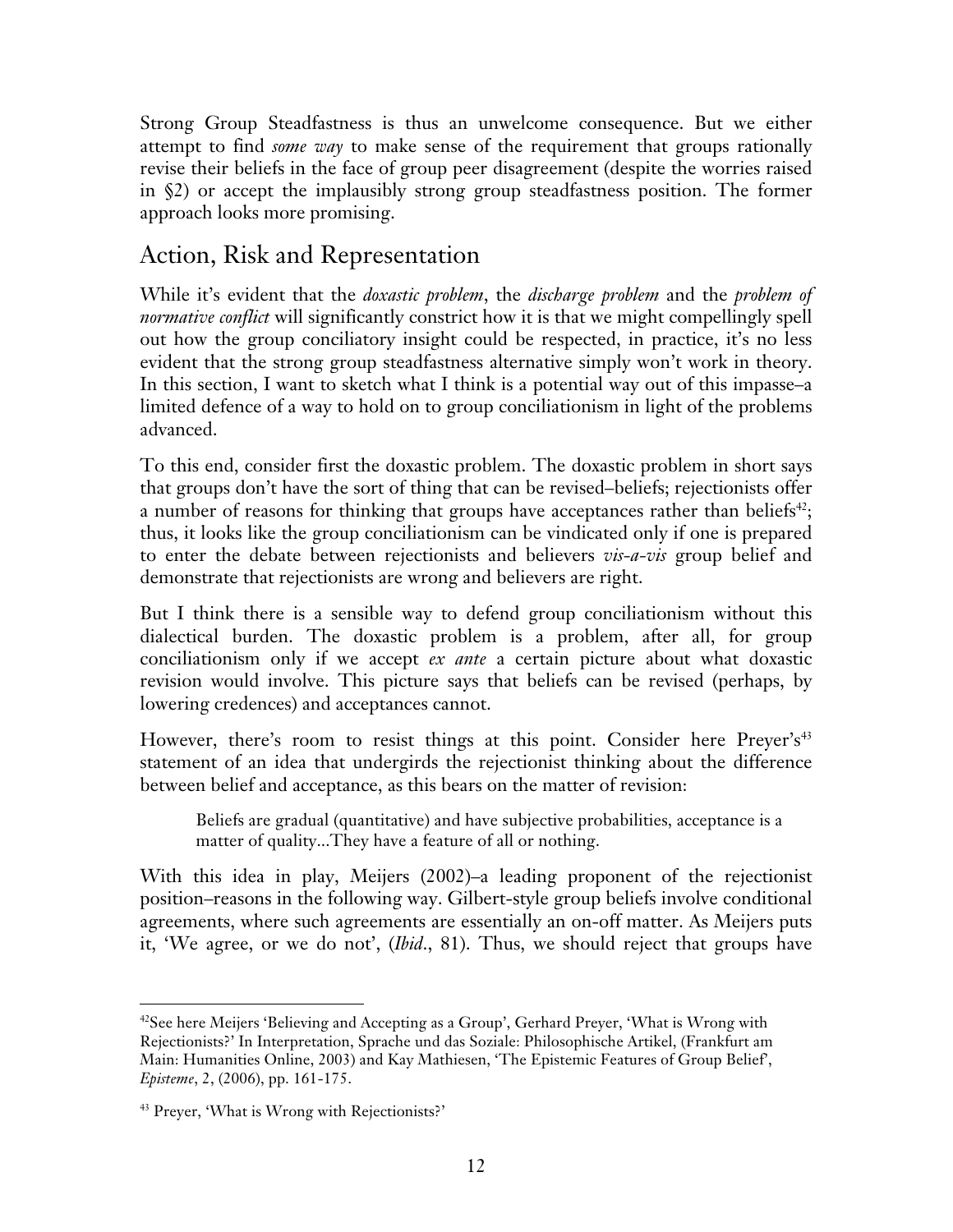*beliefs*, because beliefs don't have such an all-or-nothing feature; rather, they are gradient.

There is some space though for the proponent of group conciliatorism to intercede here. Whilst agreement is indeed an on-or-off affair, there is a matter of flexibility with respect to the object of agreement, when that object is a representational attitude. We might agree as a group to endorse a *p* without qualification, or with certain qualifications, regarding just *how* we shall act as if p.

The ways we are obligated to act, as a result of this agreement, will be in part a function of any such qualification made. At one limit, where there is no qualification, we might agree to act (as Gilbert's view suggests) as if p (as a member of the group) in our talk and actions, no matter what doubts we harbour, no matter the circumstance.

Though we might agree to jointly accept p, with certain qualifications, and again, how we're obligated to act will be in part a function of such qualifications. We might for instance agree to accept  $p$  as a group and, in doing so, agree to rely on  $p$  in ways that track the practical stakes.

At this point, it will be useful to make a comparison to the case of an individual believer and a propositional attitude,  $\alpha$ . There is a range of propositional attitudes  $\alpha_1 \ldots \alpha_n$  that I might have, *vis-a-vis* some proposition *p*, which correspond to my willingness to act as if  $p$ , given certain stakes<sup>44</sup>.

At one end of the spectrum of propositional attitudes, for instance, we might envision the attitude of 'being certain that', where it is reasonable for me to act on my attitude of *being certain that p* no matter what the practical risk of being wrong. But we can also imagine attitudes toward the other end of the spectrum, which are reasonable to rely on only in circumstances where there is very little risk to being wrong, but *not* when such risks are great. For example, the attitude of *suspecting that* or *conjecturing that p* fits this profile.

Now, regardless of whether I am certain that  $p$  or merely suspect that  $p$ , in *both* cases I accept that *p* in so far as I am willing to rely on *p* across certain counterfactual circumstances. What differs dramatically is the circumstances.

Returning now to the group case; rather than to delimit the group's range of propositional attitudes *vis-a-vis p* to believing that *p* or accepting that *p*, we can (as in the individual case) envision a range of propositional attitudes  $\alpha_1 \dots \alpha_n$  a group might have, *vis-a-vis* some proposition *p*, which correspond to the group's willingness to rely on *p*, given certain stakes.

<sup>&</sup>lt;sup>44</sup>For a much more detailed expression of this kind of idea, see J. Adam Carter, Benjamin Jarvis & Katherine Rubin, 'Belief without Credence', (2014), unpublished.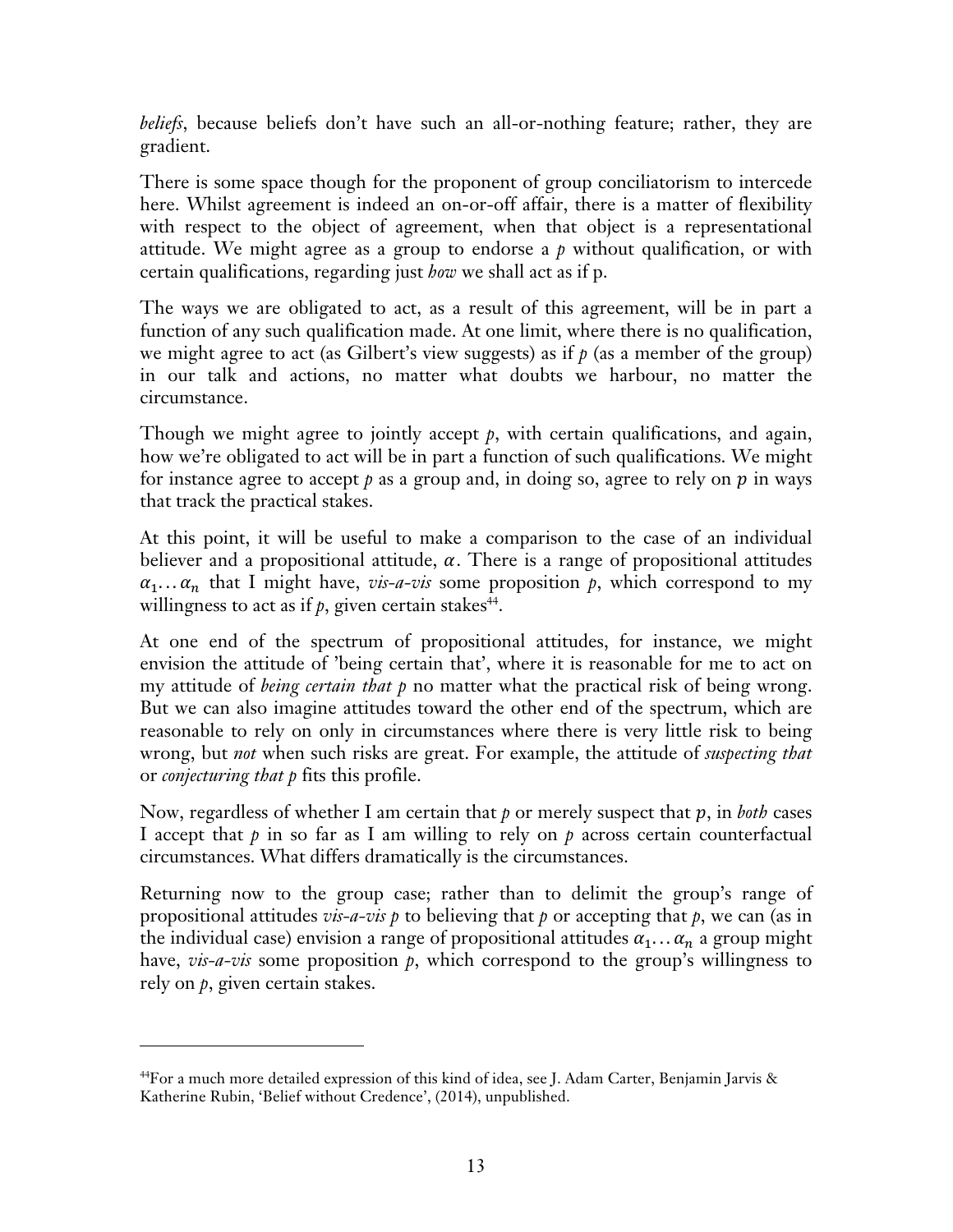The agreement a group makes, in agreeing to accept *p* as a group, might thus be an agreement to rely on *p more or less*, depending on the circumstances. If for instance the group's epistemic position  $vis-a-vis$   $p$  is weak, the group might be reasonable to agree as a group to accept  $p$ , in the following qualified way: the group agrees to rely on  $p$  only when there is little risk to being wrong. In such a situation, (and analogously with the case of an individual agent) we might say the group merely suspects or conjectures that *p*. Alternatively, a group might jointly agree (in light of a strong epistemic position) to accept  $p$  in a very different way: to rely on  $p$  even if there is great risk to being wrong. In such a situation, we might say the group is certain that *p*.

In this respect, we can see that–without engaging directly with the rejectionists about group belief–there is scope to argue that a group's taking up a representation attitude *by agreement* isn't (simply *qua* a product of agreement, *per se*) incompatible with a group adopting a *gradient* hierarchy of attitudes.

With this picture in mind, we have the resources to address the doxastic problem; a possibility for modelling group belief revision emerges, and which is compatible with the Gilbert-style thought that group belief is a matter of *agreement*. Just consider that a group can agree to accept  $p$  by agreeing to act as if  $p$  in the following qualified way: the group can agree to act as if *p across a range of circumstances that positively correlates with the group's epistemic position*, which is a position the individuals of the group agree to (and are thus obligated to) update. $45$ 

A group that has agreed to accept *p*, and thus agreed to act as if *p* in the fashion just described, might accordingly (in the face of revealed group peer disagreement) downgrade its position from being almost sure that *p* to merely suspecting *p* in the following way: the group will have agreed that when evidence comes in against  $p$ , the group will move from acting as if *p* across most *all* practical environments, to acting as if *p* only in a narrow set of circumstances, where there is little practical risk of being wrong.

It should be clear how the model suggested here not only offers a way around the doxastic problem, but also, that it offers a simple solution to the problem of normative conflict. The problem of normative conflict emerged when it seemed that whatever one might do to cause the group to revise its belief would be strictly incompatible with a group member's obligations qua a member of a group that has agreed to act as if  $p$  is true. However, on the proposal offered here, speaking out when new evidence comes against the proposition accepted by the group is precisely what one agrees to do when agreeing to act as if  $p$  is true across a range of

<sup>&</sup>lt;sup>45</sup>Note that the norms governing acceptance here are fundamentally epistemic, in that what fixes the circumstances under which one which acts as if p, that correspond with different doxastic attitudes, is strength of epistemic position. On the difference between epistemic versus practical norms of acceptance, see Joëlle Proust, 'The Norms of Acceptance', *Philosophical Issues*, 22, (2012), pp. 316-333.